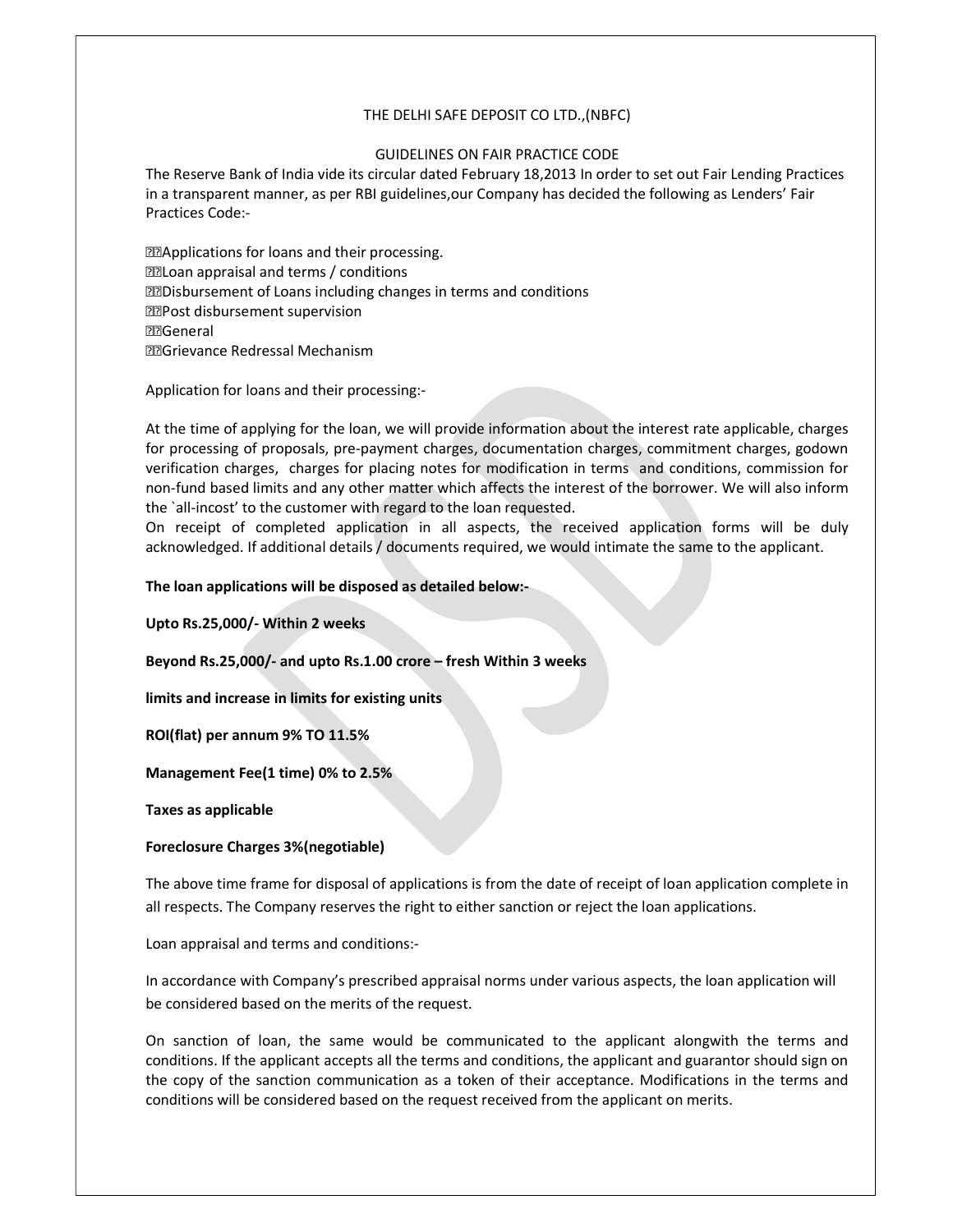The copy of the loan agreement along with all enclosures quoted in the loan agreement would be furnished to the borrower within 1 month of disbursement of loans. There is no obligation to consider further requirements of the borrowers without proper review / assessment.

Disbursement of loans including changes in terms and conditions:-

The sanctioned loans will be disbursed within 1 month on total compliance of terms and conditions and execution of loan documents governing such sanction. We will also provide the information about the penalties liable in case of nonobservance /violation of any of the terms and conditions governing the loan enjoyed. We will inform the change in rate of interest and changes in fees and charges and same will be effected only prospectively.

Post Disbursement Supervision:-

The business place and godowns are verified as per the Company's extant guidelines periodically in such a way that, it will not affect the day-to-day operations of the business. All the assets hypothecated / pledged / mortgaged are subject to inspection as per Company's guidelines.

Before taking decision to recall / accelerate payment or demand performance under the agreement or seeking additional securities, the Company would give reasonable notice to the borrower.

Once all the loan accounts are closed and if there are no direct and indirect liabilities from the borrower / guarantors all the securities would be released subject to obtention of permission from appropriate authority. If the borrower has any other direct or indirect liability to the Company, the right of set off will be exercised after giving due notice to the borrower in writing which gives the full particulars about the liabilities and securities entitled to be retained till the relevant claim is settled.

## General:-

Company would restrain from interference in the affairs of the borrowers except for what is provided in the terms and conditions of the loan sanction documents. This is not applicable to the borrowers who have not disclosed vital information to the Company which will affect the lending decision. Company would not discriminate the applications on grounds of sex, caste and religion in the matter of lending. In the matter of recovery of loans, the Company functionaries will take appropriate steps for recovery of the loan in such a way that there is no undue harassment to the borrower. The recovery proceedings will be made within the legal framework. In case of receipt of request for transfer of borrowal accounts, either from the borrower /from Company / Financial Institution, which proposes to take-over the account, the Company's consent or otherwise shall be conveyed within 21 days from the date of receipt of request subject to applicable penalties.

#### Grievance Redressal Mechanism:-

In case of any grievance / complaint, the applicant / borrowers can inform in writing to the Executive Director / Whole time Director the respective Region and General Manager (Credit) at Head Office.

The compliance / grievance would be resolved as per the Company's extant guidelines within a period of 45 days. In order to enhance the value and relevance to the borrowers, this code would be reviewed from time to time.

# GRIEVANCE REDRESSAL OFFICER:

1.Mr Vijay Kumar Gupta / Managing Director/CEO Mob: 9810074408 Email: delsafe@dsdgroup.co.in

2.Mr Vikramajit Seth / Whole-time Director